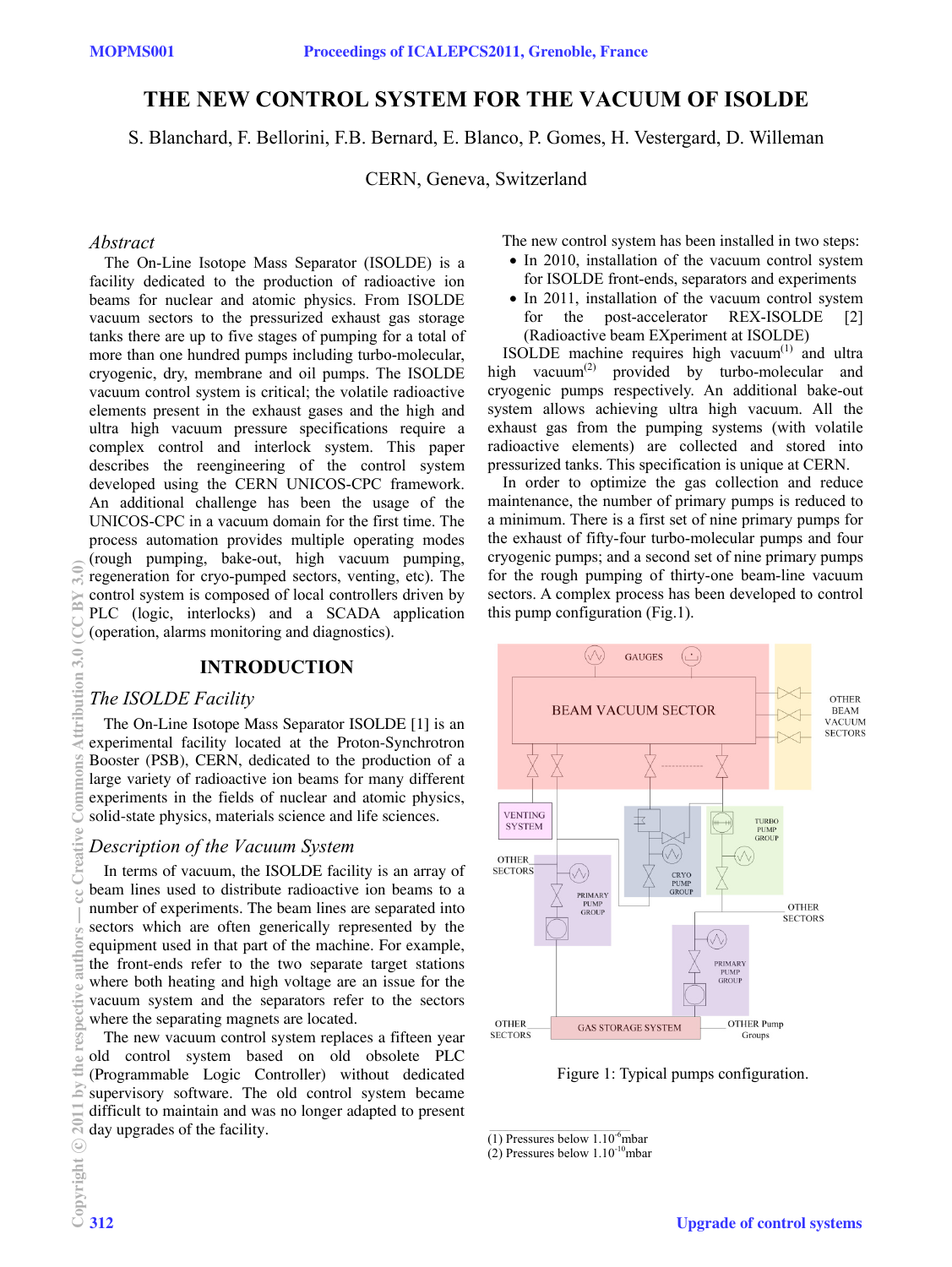#### **CONTROL PROCESSES**

The vacuum system is split in one hundred and twentyseven processes of ten types (beam sector, turbomolecular pump, cryogenic pump, primary pump, venting, storage, etc).

The pump process interlocks the client process (the client can be another pump or a beam-line sector). A pump process has several statuses: stop, starting, nominal (nominal pressure reached), recover (pressure increases after the pump has reached its nominal pressure), leak detection, etc. The pumping valve of the client remains closed if the pump process is not in "nominal" or "recover" status and the opening is disabled if the pump process is in "recover" status.

Some processes are multi-client (Fig.2); to avoid that two clients are pumped at the same time (retro-diffusion and contamination problems), a « token » system has been developed with low and high client priorities.



Figure 2: Pump and clients relation.

Processes are linked together with multiple interactions (Fig.3).



Figure 3: Processes interactions.

#### **HARDWARE**

#### *Hardware Architecture*

The hardware architecture (Fig.4) is based on Programmable Logic Controller (PLC). The vacuum control hardware is a five layer architecture:  $SCADA<sup>(1)</sup>$ Application, PLC, remote input/output, device controllers and field devices.

The remote input/output station and controllers are installed close to the field devices to reduce cabling.

 Unfortunately, approximately a third of the vacuum equipments are located in radioactive and restricted areas. For these devices, specific radiation hard gauges, captors, local crates and cables have been installed.



(1) Supervisory Control and Data Acquisition

Figure 4: Hardware Architecture.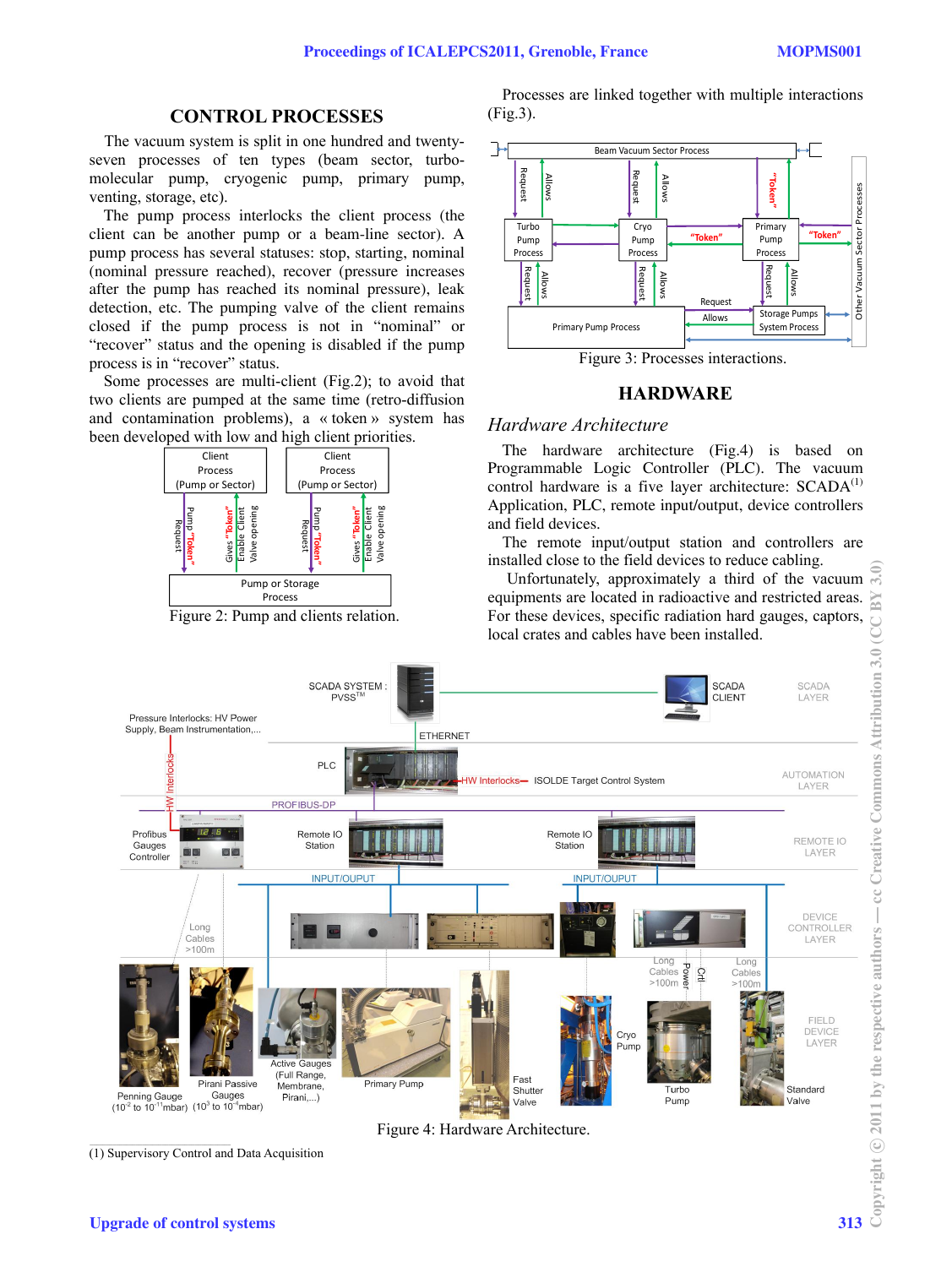Long distance cables (longer than one hundred meters) were installed and some specific cabling development for turbo-molecular pumps was required. The standard cable was replaced by two cables, one for the power of the pump motor and a second cable for the pump captors and signals.

ISOLDE and REX-ISOLDE vacuum controls are independent systems with two PLCs and two SCADA applications. The two SCADA applications and software are installed on the same Linux server.

The architecture is quite similar for the two systems and resumed by the Fig. 4.

### *Hardware Interlocks*

The hardware interlocks are potential free relay contacts. The PLC provides hardware interlocks to other equipments like transformers, water cooling, target heaters, etc. The interlocks are the results of logic combinations of pressure levels and process status.

The gauge controllers provide fast pressure hardware interlocks to high-voltage power supplies. A PLC function has been developed for the asynchronous communication with the gauge controllers via the Fieldbus Profibus- $DP^{TM}$ . This function allows to set, monitor and diagnose a large number of hardware interlocks.

#### **SOFTWARE**

#### *UNICOS-CPC Framework*

UNICOS (UNified Industrial COntrol System) [3] is a CERN framework to produce control applications. The UNICOS-CPC package proposes a method to design and develop complete industrial process control applications. It is based on the modelling of the process in a hierarchy of devices (e.g. I/Os, field and abstract control devices). These devices establish the base on which process engineers and programmers define the functional analysis of the process. The package is deployed both in the supervision layer (WinCC OA) and in the PLCs (Schneider and Siemens). UNICOS-CPC also provides tools to automate the instantiation of the devices in the supervision and process control layers and to generate either partially or completely the specific control logic code. The framework is flexible enough to be able to add customized devices to cover new client requirements.

### *Phases Sequencer*

The ISOLDE vacuum control system largely uses Grafcet<sup> $(1)$ </sup> to drive devices and activate alarms and interlocks.

The Grafcets are directly monitoring a SCADA panel (Fig.5). The operator can follow the process and see the active steps and transitions.

(1) Sequences of actions with conditions and time dependencies to achieve discrete event



Figure 5: Part of a cryogenic pump process Grafcet (SCADA Panel).

Thirteen different Grafcets provide a fully automatic system with a large choice of operating modes: pump, leak detection, vent, bake-out, regeneration, etc. Transitions between modes can be automatic or manually requested.

#### *Software Production*

The process objects use phase sequencers to control the vacuum equipments. Physical values such as valve positions or gauge pressures are acquired through input objects and commands are set via output objects.

Phases sequencers (Grafcets) and PLC function templates are produced using the logic specifications. The "vacuum" library is composed of PLC functions developed for specific vacuum devices (analogue gauges with on/off commands, complex gauge controller devices, etc). This library was created especially for the vacuum system of ISOLDE (Fig.6).

The PLC source code is obtained using:

- Baseline code generated by UNICOS-CPC framework.
- Function templates, Grafcets and "vacuum" library.

The SCADA application is obtained using:

- Baseline application produced by the UNICOS-CPC framework.
- SCADA application objects automatically generated from the objects database and specifications.
- Fully configurable panel templates developed using the ISOLDE vacuum layout.



Figure 6: Software production diagram.